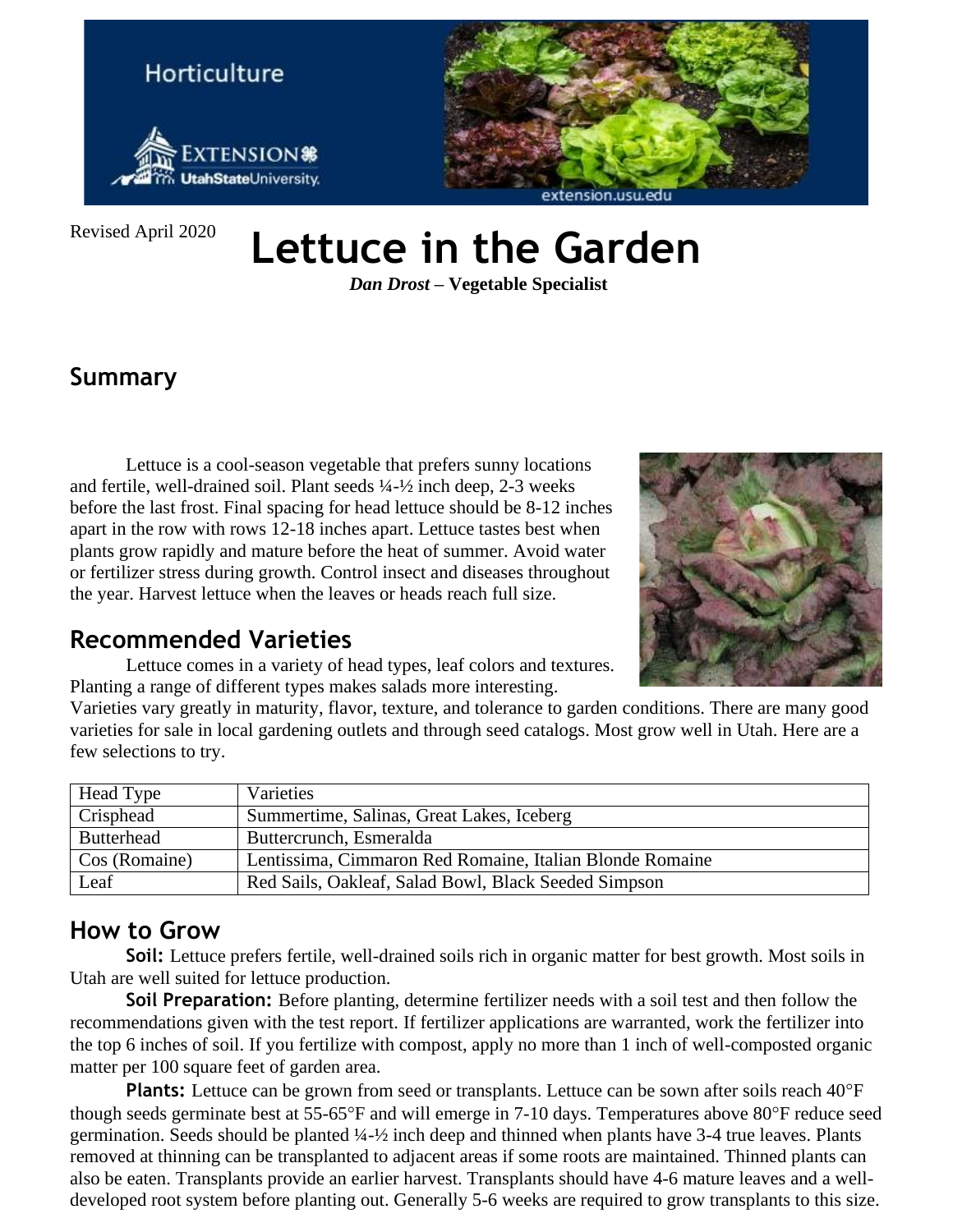**Planting and Spacing:** Seeded or transplanted lettuce should be spaced 8-12 inches betweenplants in the row with 12-18 inches between rows in a location that will receive full sunlight. Dense plantings will reduce weed pressure. Lettuce grows best when temperatures do not exceed 75°F. Temperatures down to 32F do not seriously damage young plants. Transplants should be planted near the last frost-free date for the growing area. Seeded lettuce may be planted 2-3 weeks earlier. High summer temperatures reduce growth, decrease quality, and cause bitter or off flavors to develop. For fall lettuce, select early maturing cultivars and plant 50-75 days before the anticipated maturity date. The maturity date should be about 1-2 weeks before the first fall frost. Plants can be left in the garden after light frosts.

Water: Water lettuce regularly supplying 1-2 inches per week. Water requirements depend on soil type and temperatures. Use drip irrigation if possible to conserve water. A mulch around the plant also helps conserve soil moisture and reduce weed growth. Moisture fluctuations will cause leaves to become tough, slow head development and contribute to off-flavors. Wet and dry periods favor the development of tipburn, a browning of the edge of some of the internal leaves.

**Fertilization:** Apply ¼ cup of a nitrogen based fertilizer (21-0-0) per 10 foot of row 4 weeks after transplanting or at thinning to encourage rapid plant growth. Place the fertilizer to the side of the plants and irrigate it into the soil.

**Mulches and Row Covers:** Plastic mulches help conserve water, reduce weeding and allow for very early maturity, especially with transplants. Fabric covers are used to protect seedlings and transplants from frost. Apply organic mulches such as grass clippings, straw, and newspapers to cool the soil when temperatures increase, reduce water stress, and help control weeds.

#### **Problems**

Weeds: Lettuce does not compete well with weeds. Weed control is particularly important during establishment. Closely spaced plants will help control weeds. Cultivate shallowly and avoid root pruning to ensure uninterrupted growth.

**Pests and Diseases:** Most lettuce is fast growing and is not susceptible to many production problems. Rotating locations from year to year helps control most diseases.

| Insects             | Identification                                                | Control                                    |
|---------------------|---------------------------------------------------------------|--------------------------------------------|
| Aphids              | Green or black soft-bodied insects that                       | Use insecticidal soaps, appropriate        |
|                     | feed on underside of leaves. Leaves                           | insecticides, or strong water stream to    |
|                     | become crinkled and curled.                                   | dislodge insects.                          |
| Slugs               | Soft-bodied or shelled mollusks that chew<br>holes in leaves. | Control with appropriate pesticides or     |
|                     |                                                               | traps. Avoid moist conditions that favor   |
|                     |                                                               | slugs.                                     |
| <b>Flea Beetles</b> | Small black beetle that feed on seedlings.                    | Control beetles with appropriate           |
|                     | Adults chew tiny holes in cotyledons and                      | insecticides at seeding or after seedlings |
|                     | leaves. Beetles can reduce plant stands or                    | have emerged from the soil. Use            |
|                     | may kill seedlings.                                           | floating row covers to exclude beetles.    |

#### **Harvesting and Storage**

Lettuce can be harvested almost any time during growth. Crisphead lettuce should be harvested when heads are firm. Butterhead and cos lettuce are harvested when heads are in the early heading stage. Leaf lettuce may be picked any time after leaves form, but before the seed stalk forms. Older leaves are often stripped off the plants first, allowing the young leaves to continue to grow. Lettuce can be stored for 1-2 weeks if refrigerated. Some gardeners grow lettuce hydoponically throughout the winter under artificial lights.